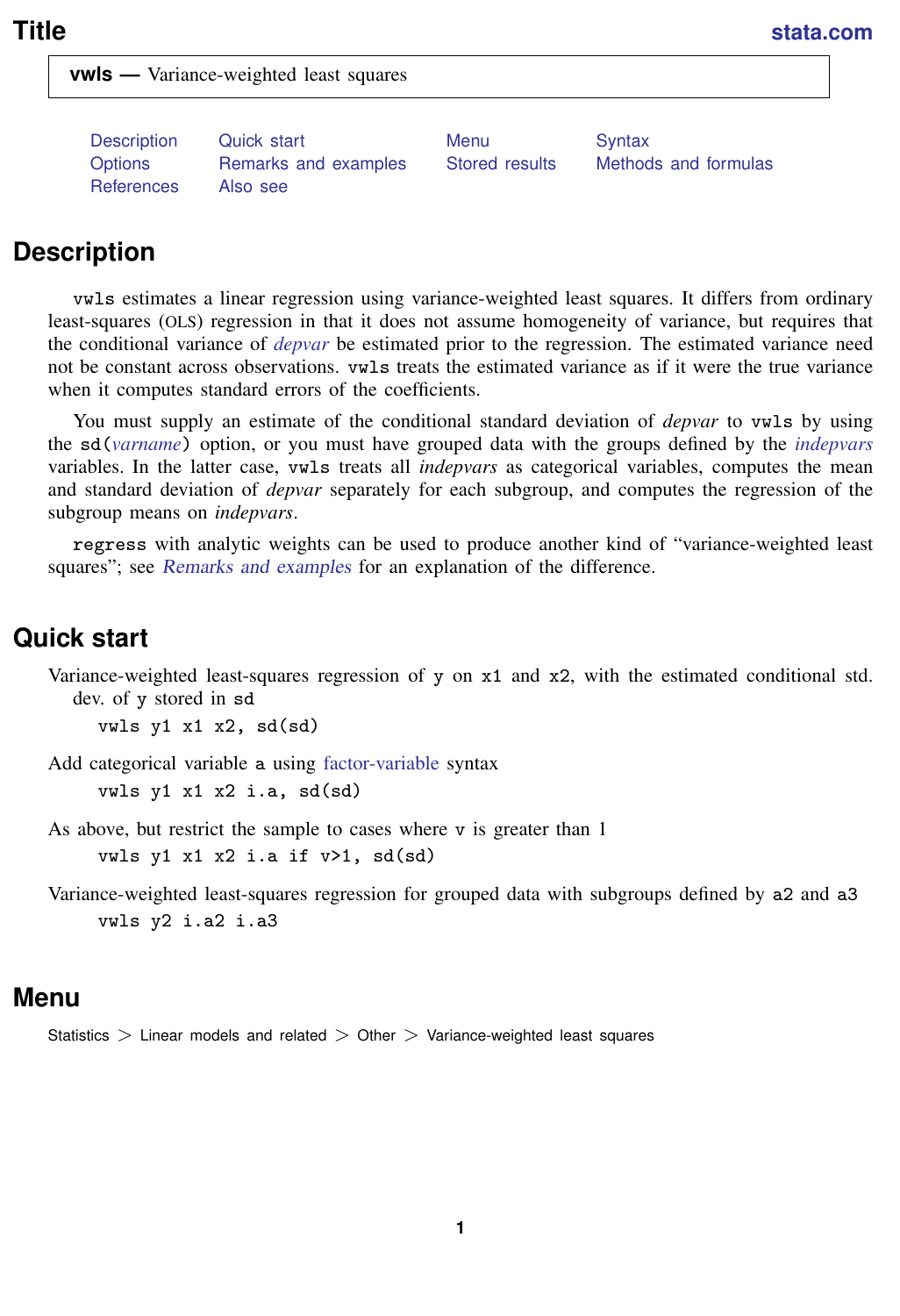### <span id="page-1-0"></span>**Syntax**

 $\mathsf{twls}\,\,\mathit{depvar}\,\,\mathit{indepvars}\,\,\mathit{if}\,\,\big|\,\,\mathit{in}\,\,\big|\,\mathit{weight}\,\,\big|\,\,\mathit{, options}\,\big|$  $\mathsf{twls}\,\,\mathit{depvar}\,\,\mathit{indepvars}\,\,\mathit{if}\,\,\big|\,\,\mathit{in}\,\,\big|\,\mathit{weight}\,\,\big|\,\,\mathit{, options}\,\big|$  $\mathsf{twls}\,\,\mathit{depvar}\,\,\mathit{indepvars}\,\,\mathit{if}\,\,\big|\,\,\mathit{in}\,\,\big|\,\mathit{weight}\,\,\big|\,\,\mathit{, options}\,\big|$  $\mathsf{twls}\,\,\mathit{depvar}\,\,\mathit{indepvars}\,\,\mathit{if}\,\,\big|\,\,\mathit{in}\,\,\big|\,\mathit{weight}\,\,\big|\,\,\mathit{, options}\,\big|$  $\mathsf{twls}\,\,\mathit{depvar}\,\,\mathit{indepvars}\,\,\mathit{if}\,\,\big|\,\,\mathit{in}\,\,\big|\,\mathit{weight}\,\,\big|\,\,\mathit{, options}\,\big|$  $\mathsf{twls}\,\,\mathit{depvar}\,\,\mathit{indepvars}\,\,\mathit{if}\,\,\big|\,\,\mathit{in}\,\,\big|\,\mathit{weight}\,\,\big|\,\,\mathit{, options}\,\big|$  $\mathsf{twls}\,\,\mathit{depvar}\,\,\mathit{indepvars}\,\,\mathit{if}\,\,\big|\,\,\mathit{in}\,\,\big|\,\mathit{weight}\,\,\big|\,\,\mathit{, options}\,\big|$  $\mathsf{twls}\,\,\mathit{depvar}\,\,\mathit{indepvars}\,\,\mathit{if}\,\,\big|\,\,\mathit{in}\,\,\big|\,\mathit{weight}\,\,\big|\,\,\mathit{, options}\,\big|$  $\mathsf{twls}\,\,\mathit{depvar}\,\,\mathit{indepvars}\,\,\mathit{if}\,\,\big|\,\,\mathit{in}\,\,\big|\,\mathit{weight}\,\,\big|\,\,\mathit{, options}\,\big|$  $\mathsf{twls}\,\,\mathit{depvar}\,\,\mathit{indepvars}\,\,\mathit{if}\,\,\big|\,\,\mathit{in}\,\,\big|\,\mathit{weight}\,\,\big|\,\,\mathit{, options}\,\big|$  $\mathsf{twls}\,\,\mathit{depvar}\,\,\mathit{indepvars}\,\,\mathit{if}\,\,\big|\,\,\mathit{in}\,\,\big|\,\mathit{weight}\,\,\big|\,\,\mathit{, options}\,\big|$ 

| options                                       | Description                                                                                                                                            |  |  |  |
|-----------------------------------------------|--------------------------------------------------------------------------------------------------------------------------------------------------------|--|--|--|
| Model                                         |                                                                                                                                                        |  |  |  |
| noconstant                                    | suppress constant term                                                                                                                                 |  |  |  |
| sd(varname)                                   | variable containing estimate of conditional standard deviation                                                                                         |  |  |  |
| Reporting                                     |                                                                                                                                                        |  |  |  |
| level(f)                                      | set confidence level; default is level (95)                                                                                                            |  |  |  |
| display_options                               | control columns and column formats, row spacing, line width,<br>display of omitted variables and base and empty cells, and<br>factor-variable labeling |  |  |  |
| coeflegend                                    | display legend instead of statistics                                                                                                                   |  |  |  |
|                                               | <i>indepvars</i> may contain factor variables; see [U] 11.4.3 Factor variables.                                                                        |  |  |  |
|                                               | bootstrap, by, collect, jackknife, rolling, and statsby are allowed; see [U] 11.1.10 Prefix commands.                                                  |  |  |  |
|                                               | Weights are not allowed with the bootstrap prefix; see [R] bootstrap.                                                                                  |  |  |  |
| fweights are allowed; see [U] 11.1.6 weight.  |                                                                                                                                                        |  |  |  |
| coeflegend does not appear in the dialog box. |                                                                                                                                                        |  |  |  |

<span id="page-1-2"></span><span id="page-1-1"></span>See [U[\] 20 Estimation and postestimation commands](https://www.stata.com/manuals/u20.pdf#u20Estimationandpostestimationcommands) for more capabilities of estimation commands.

# **Options**

 $\overline{a}$ 

 $\overline{a}$ 

[Model] Model **Note** that the contract of the contract of the contract of the contract of the contract of the contract of the contract of the contract of the contract of the contract of the contract of the contract of the contract

noconstant; see [R] [Estimation options](https://www.stata.com/manuals/restimationoptions.pdf#rEstimationoptions).

sd(*[varname](https://www.stata.com/manuals/u11.pdf#u11.4varnameandvarlists)*) is an estimate of the conditional standard deviation of *[depvar](https://www.stata.com/manuals/u11.pdf#u11.4varnameandvarlists)* (that is, it can vary observation by observation). All values of *varname* must be > 0. If you specify sd(), you cannot use fweights.

If sd() is not given, the data will be grouped by *[indepvars](https://www.stata.com/manuals/u11.pdf#u11.4varnameandvarlists)*. Here *indepvars* are treated as categorical variables, and the means and standard deviations of *depvar* for each subgroup are calculated and used for the regression. Any subgroup for which the standard deviation is zero is dropped.

Reporting [ Reporting Letters and the contract of the contract of the contract of the contract of the contract of the contract of the contract of the contract of the contract of the contract of the contract of the contract of the cont

level(*#*); see [R] [Estimation options](https://www.stata.com/manuals/restimationoptions.pdf#rEstimationoptions).

<span id="page-1-3"></span>*display options*: noci, nopvalues, noomitted, vsquish, noemptycells, baselevels, allbaselevels, nofvlabel, fvwrap(*#*), fvwrapon(*style*), cformat(% *[fmt](https://www.stata.com/manuals/d.pdf#dformat)*), pformat(% *fmt*), sformat(%fmt), and nolstretch; see [R] [Estimation options](https://www.stata.com/manuals/restimationoptions.pdf#rEstimationoptions).

The following option is available with vwls but is not shown in the dialog box: coeflegend; see [R] [Estimation options](https://www.stata.com/manuals/restimationoptions.pdf#rEstimationoptions).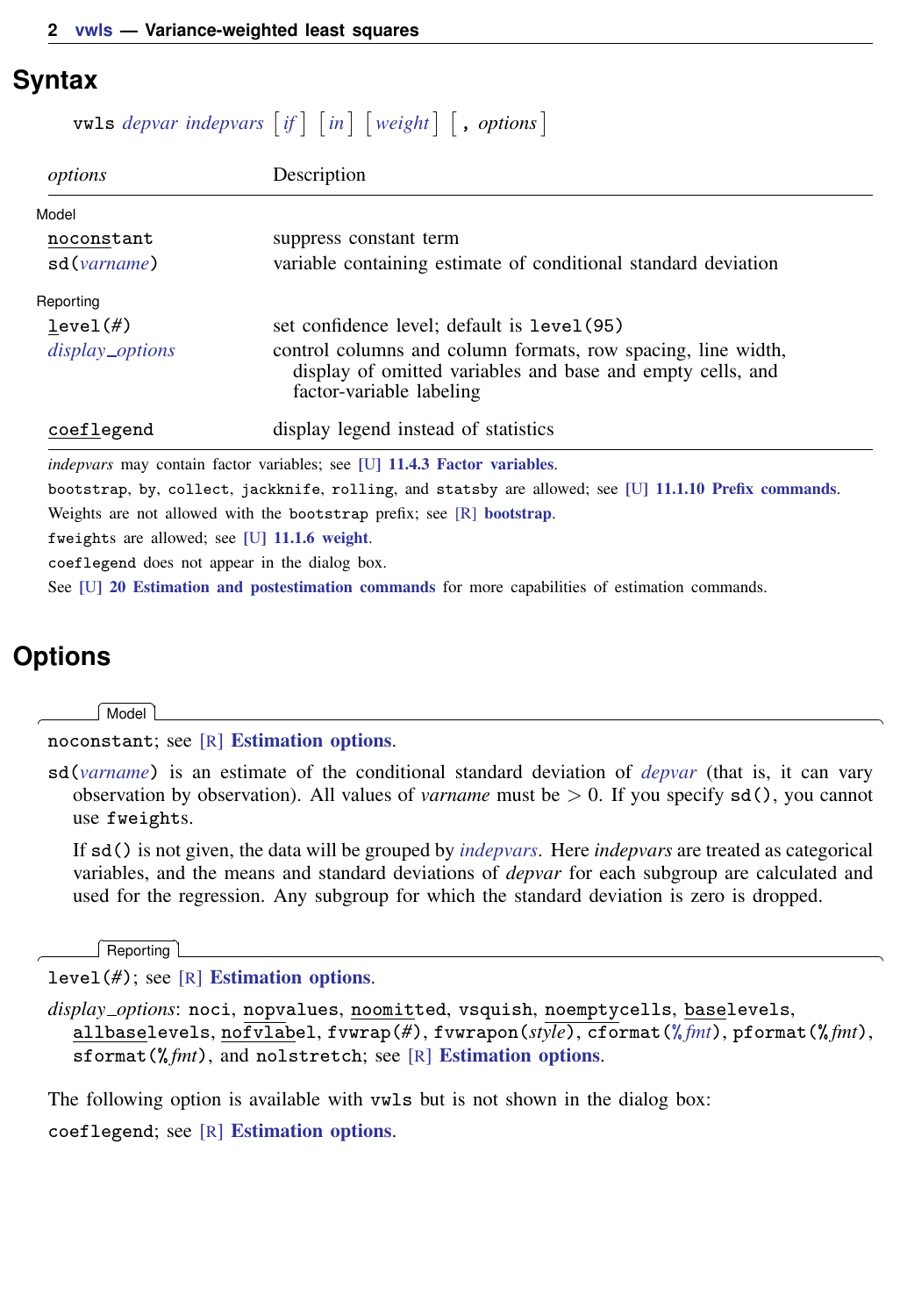## <span id="page-2-0"></span>**Remarks and examples stature and the stature of the stature of the stature of the stature of the stature of the stature of the stature of the stature of the stature of the stature of the stature of the stature of the st**

The vwls command is intended for use with two special—and different—types of data. The first contains data that consist of measurements from physical science experiments in which all error is due solely to measurement errors and the sizes of the measurement errors are known.

You can also use variance-weighted least-squares linear regression for certain problems in categorical data analysis, such as when all the independent variables are categorical and the outcome variable is either continuous or a quantity that can sensibly be averaged. If each of the subgroups defined by the categorical variables contains a reasonable number of subjects, then the variance of the outcome variable can be estimated independently within each subgroup. For the purposes of estimation, vwls treats each subgroup as one observation, with the dependent variable being the subgroup mean of the outcome variable.

The vwls command fits the model

$$
y_i = \mathbf{x}_i \boldsymbol{\beta} + \varepsilon_i
$$

where the errors  $\varepsilon_i$  are independent normal random variables with the distribution  $\varepsilon_i \sim N(0, \nu_i)$ . The independent variables  $x_i$  are assumed to be known without error.

As described above, vwls assumes that you already have estimates  $s_i^2$  for the variances  $\nu_i$ . The error variance is not estimated in the regression. The estimates  $s_i^2$  are used to compute the standard errors of the coefficients; see [Methods and formulas](#page-5-1) below.

In contrast, weighted OLS regression assumes that the errors have the distribution  $\varepsilon_i \sim N(0, \sigma^2/w_i)$ , where the  $w_i$  are known weights and  $\sigma^2$  is an unknown parameter that is estimated in the regression. This is the difference from variance-weighted least squares: in weighted OLS, the magnitude of the error variance is estimated in the regression using all the data.

### Example 1

An artificial, but informative, example illustrates the difference between variance-weighted least squares and weighted OLS.

We measure the quantities  $x_i$  and  $y_i$  and estimate that the standard deviation of  $y_i$  is  $s_i$ . We enter the data into Stata:

. use https://www.stata-press.com/data/r17/vwlsxmpl

. list

|    | X                | у   | S              |
|----|------------------|-----|----------------|
| 1. | 1                | 1.2 | . 5            |
| 2. | $\boldsymbol{2}$ | 1.9 | . 5            |
| 3. | 3                | 3.2 | $\mathbf 1$    |
| 4. | 4                | 4.3 | $\mathbf 1$    |
| 5. | 5                | 4.9 | $\mathbf 1$    |
| 6. | 6                | 6.0 | 2              |
| 7. | $\overline{7}$   | 7.2 | $\overline{2}$ |
| 8. | 8                | 7.9 | $\overline{2}$ |

Because we want observations with smaller variance to carry larger weight in the regression, we compute an OLS regression with analytic weights proportional to the inverse of the squared standard deviations: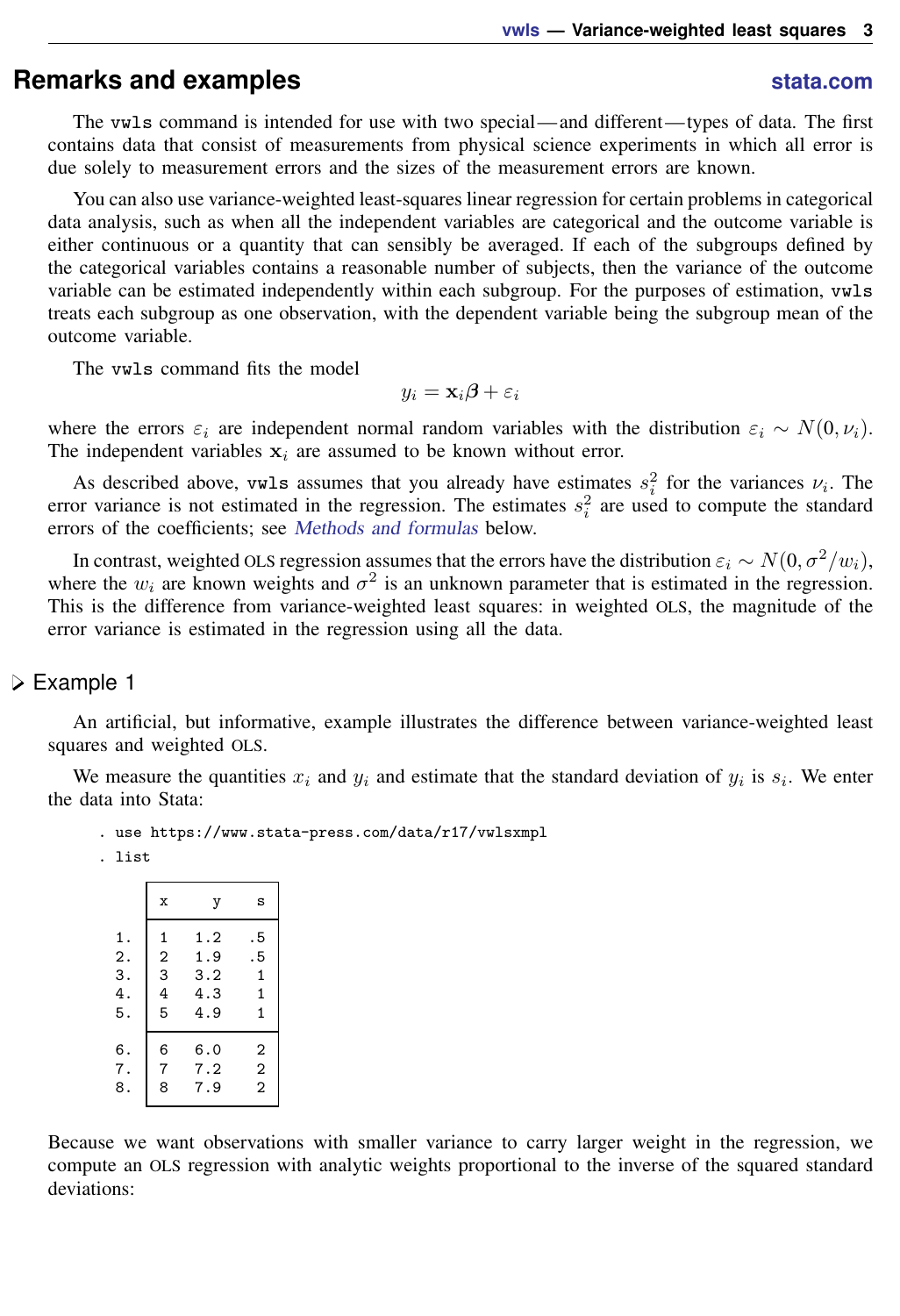| . regress $y \times$ [aweight=s^(-2)]<br>(sum of wgt is 11.75) |                          |                      |                          |                |                           |                          |                                      |
|----------------------------------------------------------------|--------------------------|----------------------|--------------------------|----------------|---------------------------|--------------------------|--------------------------------------|
| Source                                                         | SS                       | df                   | ΜS                       |                | Number of obs             | $=$                      | 8                                    |
| Model<br>Residual                                              | 22.6310183<br>.193355117 | 6                    | 22.6310183<br>.032225853 | F(1, 6)        | $Prob$ > $F$<br>R-squared | $=$<br>$=$<br>$=$<br>$=$ | 702.26<br>0.0000<br>0.9915<br>0.9901 |
| Total                                                          | 22.8243734               |                      | 3.26062477               |                | Adj R-squared<br>Root MSE | $=$                      | .17952                               |
| y                                                              | Coefficient Std. err.    |                      | $-t$                     | P>  t          |                           |                          | [95% conf. interval]                 |
| x<br>cons                                                      | .9824683<br>.1138554     | .0370739<br>.1120078 | 26.50<br>1.02            | 0.000<br>0.349 | .8917517<br>$-.1602179$   |                          | 1.073185<br>.3879288                 |

If we compute a variance-weighted least-squares regression by using vwls, we get the same results for the coefficient estimates but very different standard errors:

| . $vuls y x, sd(s)$                        |                       |                   |              |                |                         |     |                      |
|--------------------------------------------|-----------------------|-------------------|--------------|----------------|-------------------------|-----|----------------------|
| Variance-weighted least-squares regression |                       |                   |              |                | Number of obs           | - = | 8                    |
| Goodness-of-fit chi2(6)                    |                       | 0.28<br>$=$       |              |                | Model $chi2(1)$         | $=$ | 33.24                |
| Prob $>$ chi2                              |                       | $= 0.9996$        |              | Prob > chi2    |                         | $=$ | 0.0000               |
| v                                          | Coefficient Std. err. |                   | $\mathbf{z}$ | P >  z         |                         |     | [95% conf. interval] |
| x<br>cons                                  | .9824683<br>.1138554  | .170409<br>.51484 | 5.77<br>0.22 | 0.000<br>0.825 | .6484728<br>$-.8952124$ |     | 1.316464<br>1.122923 |
|                                            |                       |                   |              |                |                         |     |                      |

Although the values of  $y_i$  were nicely linear with  $x_i$ , the vwls regression used the large estimates for the standard deviations to compute large standard errors for the coefficients. For weighted OLS regression, however, the scale of the analytic weights has no effect on the standard errors of the coefficients—only the relative proportions of the analytic weights affect the regression.

If we are sure of the sizes of our error estimates for  $y_i$ , using vwls is valid. However, if we can estimate only the relative proportions of error among the  $y_i$ , then vwls is not appropriate.

◁

### **▷ Example 2**

Let's now consider an example of the use of  $vwls$  with categorical data. Suppose that we have blood pressure data for  $n = 400$  subjects, categorized by gender and race (black or white). Here is a description of the data: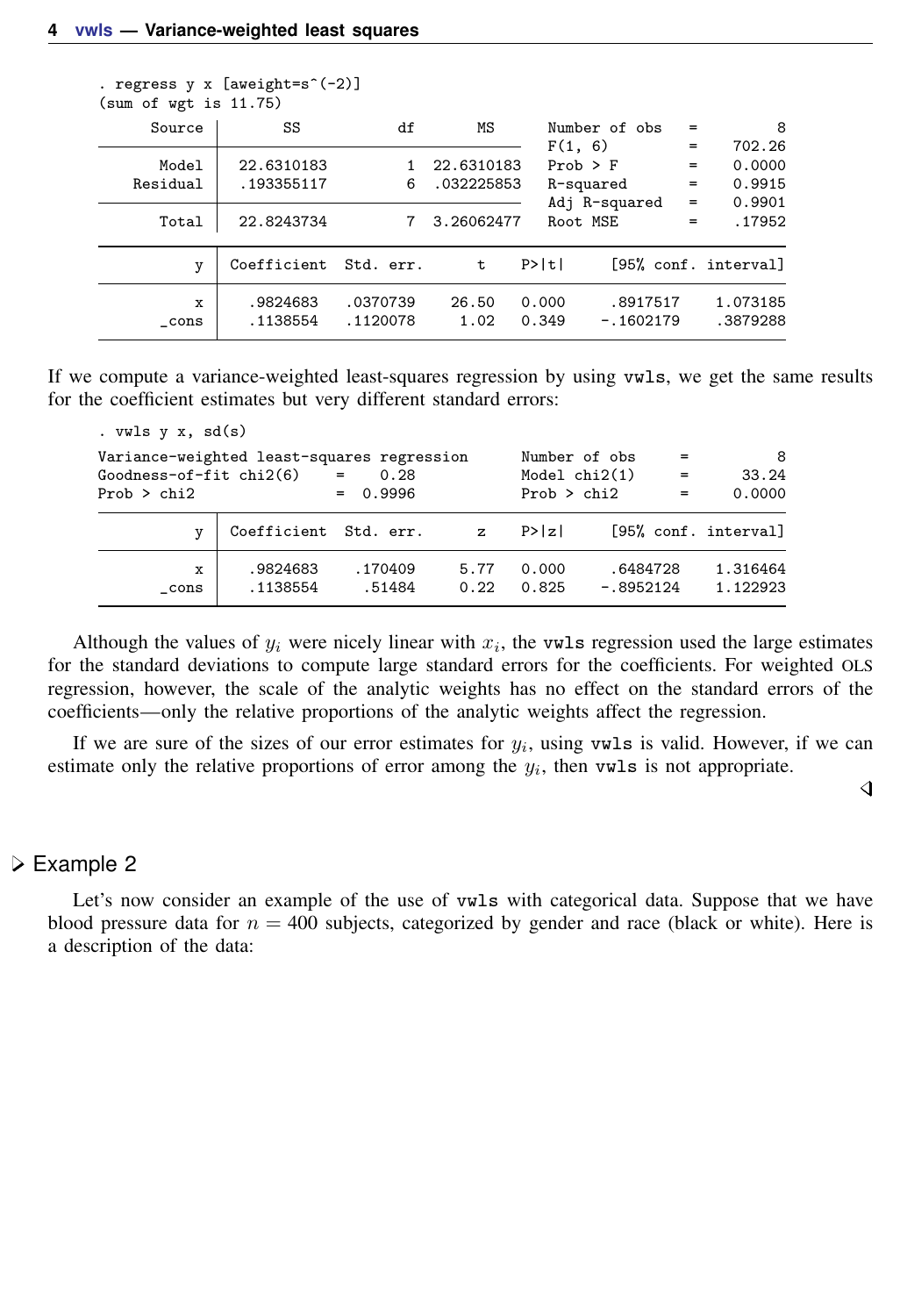```
. use https://www.stata-press.com/data/r17/bp
```
. table gender race, statistic(mean bp) statistic(sd bp) statistic(freq)

> nformat(%8.1f)

|                    | White | Race<br><b>Black</b> | Total |
|--------------------|-------|----------------------|-------|
| Gender             |       |                      |       |
| Female             |       |                      |       |
| Mean               | 117.1 | 118.5                | 117.8 |
| Standard deviation | 10.3  | 11.6                 | 10.9  |
| Frequency          | 100.0 | 100.0                | 200.0 |
| Male               |       |                      |       |
| Mean               | 122.1 | 125.8                | 124.0 |
| Standard deviation | 10.6  | 15.5                 | 13.3  |
| Frequency          | 100.0 | 100.0                | 200.0 |
| Total              |       |                      |       |
| Mean               | 119.6 | 122.2                | 120.9 |
| Standard deviation | 10.7  | 14.1                 | 12.6  |
| Frequency          | 200.0 | 200.0                | 400.0 |

Performing a variance-weighted regression using vwls gives

| . vwls bp gender race                      |                       |             |              |                 |          |          |                      |
|--------------------------------------------|-----------------------|-------------|--------------|-----------------|----------|----------|----------------------|
| Variance-weighted least-squares regression |                       |             |              | Number of obs   |          | $=$      | 400                  |
| $Goodness-of-fit chi2(1)$                  |                       | 0.88<br>$=$ |              | Model $chi2(2)$ |          | $\equiv$ | 27.11                |
| Prob > chi2                                |                       | $= 0.3486$  |              | Prob > chi2     |          | $=$      | 0.0000               |
| bp                                         | Coefficient Std. err. |             | $\mathbf{z}$ | P >  z          |          |          | [95% conf. interval] |
| gender                                     | 5.876522              | 1.170241    | 5.02         | 0.000           | 3.582892 |          | 8.170151             |
| race                                       | 2.372818              | 1.191683    | 1.99         | 0.046           | .0371631 |          | 4.708473             |
| cons                                       | 116.6486              | .9296297    | 125.48       | 0.000           | 114.8266 |          | 118.4707             |

By comparison, an OLS regression gives the following result:

| . regress bp gender race |                       |          |            |               |                      |          |
|--------------------------|-----------------------|----------|------------|---------------|----------------------|----------|
| Source                   | SS                    | df       | ΜS         | Number of obs | $=$                  | 400      |
|                          |                       |          |            | F(2, 397)     | $=$                  | 15.24    |
| Model                    | 4485.66639            | 2        | 2242.83319 | $Prob$ > $F$  | $=$                  | 0.0000   |
| Residual                 | 58442.7305            | 397      | 147.210908 | R-squared     | $=$                  | 0.0713   |
|                          |                       |          |            | Adj R-squared | $=$                  | 0.0666   |
| Total                    | 62928.3969            | 399      | 157.71528  | Root MSE      | $=$                  | 12.133   |
|                          |                       |          |            |               |                      |          |
| bp                       | Coefficient Std. err. |          | t          | P>  t         | [95% conf. interval] |          |
| gender                   | 6.1775                | 1.213305 | 5.09       | 0.000         | 3.792194             | 8.562806 |
| race                     | 2.5875                | 1.213305 | 2.13       | 0.034         | .2021938             | 4.972806 |
| cons                     | 116.4862              | 1.050753 | 110.86     | 0.000         | 114.4205             | 118.552  |
|                          |                       |          |            |               |                      |          |

Note the larger value for the race coefficient (and smaller  $p$ -value) in the OLS regression. The assumption of homogeneity of variance in OLS means that the mean for black men pulls the regression line higher than in the vwls regression, which takes into account the larger variance for black men and reduces its effect on the regression.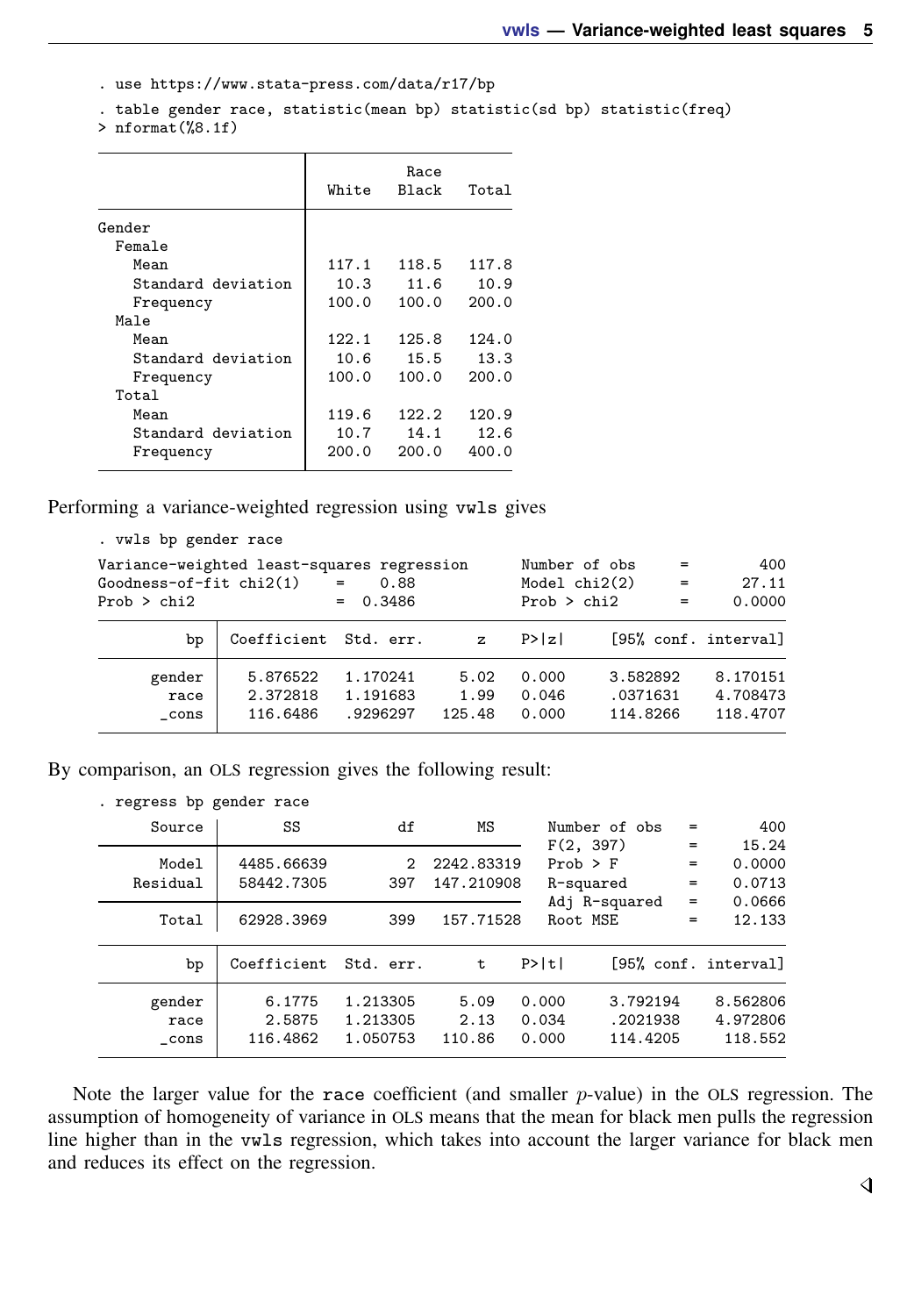### <span id="page-5-0"></span>**Stored results**

vwls stores the following in e():

| <b>Scalars</b>    |                                              |
|-------------------|----------------------------------------------|
| e(N)              | number of observations                       |
| $e(df_m)$         | model degrees of freedom                     |
| $e$ (chi $2$ )    | model $\chi^2$                               |
| $e(df_gf)$        | goodness-of-fit degrees of freedom           |
| $e$ (chi $2$ _gf) | goodness-of-fit $\chi^2$                     |
| e(rank)           | rank of $e(V)$                               |
| <b>Macros</b>     |                                              |
| $e$ (cmd)         | vwls                                         |
| $e$ (cmdline)     | command as typed                             |
| e(depvar)         | name of dependent variable                   |
| e(properties)     | b V                                          |
| e(predict)        | program used to implement predict            |
| e(asbalanced)     | factor variables fyset as asbalanced         |
| e(asobserved)     | factor variables fyset as a sobserved        |
| Matrices          |                                              |
| e(b)              | coefficient vector                           |
| e(V)              | variance–covariance matrix of the estimators |
| <b>Functions</b>  |                                              |
| e(sample)         | marks estimation sample                      |

In addition to the above, the following is stored in  $r()$ :

Matrices

r(table) matrix containing the coefficients with their standard errors, test statistics, p-values, and confidence intervals

<span id="page-5-1"></span>Note that results stored in  $r()$  are updated when the command is replayed and will be replaced when any r-class command is run after the estimation command.

## **Methods and formulas**

Let  $y = (y_1, y_2, \dots, y_n)'$  be the vector of observations of the dependent variable, where *n* is the number of observations. When sd() is specified, let  $s_1, s_2, \ldots, s_n$  be the standard deviations supplied by  $sd()$ . For categorical data, when  $sd()$  is not given, the means and standard deviations of y for each subgroup are computed, and n becomes the number of subgroups,  $y$  is the vector of subgroup means, and  $s_i$  are the standard deviations for the subgroups.

Let  $V = diag(s_1^2, s_2^2, \dots, s_n^2)$  denote the estimate of the variance of y. Then the estimated regression coefficients are

$$
\mathbf{b} = (\mathbf{X}'\mathbf{V}^{-1}\mathbf{X})^{-1}\mathbf{X}'\mathbf{V}^{-1}\mathbf{y}
$$

and their estimated covariance matrix is

$$
\widehat{\mathrm{Cov}}(\mathbf{b}) = (\mathbf{X}'\mathbf{V}^{-1}\mathbf{X})^{-1}
$$

A statistic for the goodness of fit of the model is

$$
Q = (\mathbf{y} - \mathbf{X}\mathbf{b})' \mathbf{V}^{-1}(\mathbf{y} - \mathbf{X}\mathbf{b})
$$

where Q has a  $\chi^2$  distribution with  $n - k$  degrees of freedom (k is the number of independent variables plus the constant, if any).